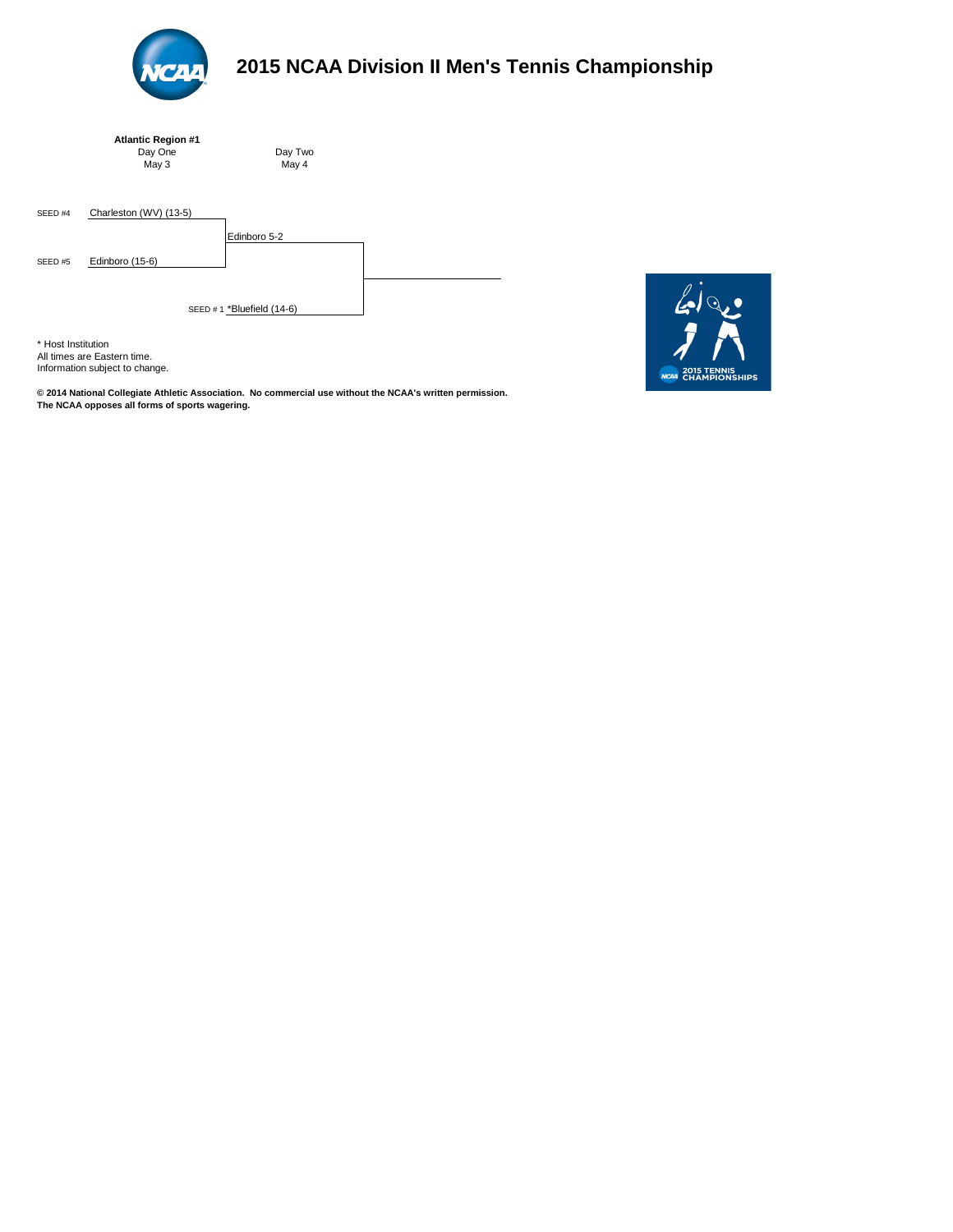



# **2015 NCAA Division II Men's Tennis Championship**

**© 2014 National Collegiate Athletic Association. No commercial use without the NCAA's written permission. The NCAA opposes all forms of sports wagering.** 

\* Host Institution All times are Eastern time. Information subject to change. **NCAA** 2015 TENNIS<br>CHAMPIONSHIPS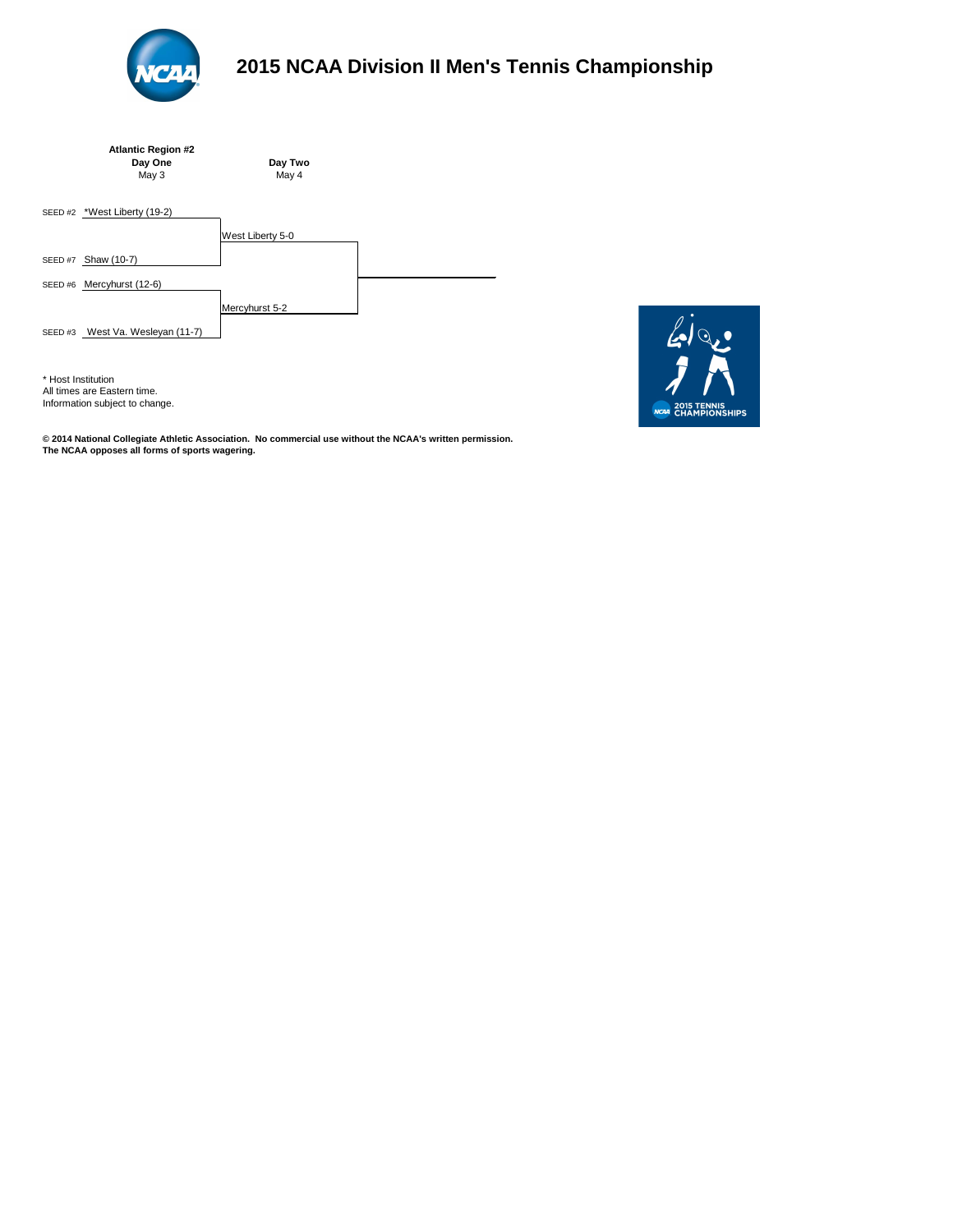**Central Region** May 2

SEED #2 \*Northwest Mo. St. (18-6)

SEED #3 Neb.-Kearney (20-4)



# **2015 NCAA Division II Men's Tennis Championship**

SEED #1 Ouachita Baptist (15-4) Automatically Advances to finals.

\* Host Institution All times are Eastern time. Information subject to change.

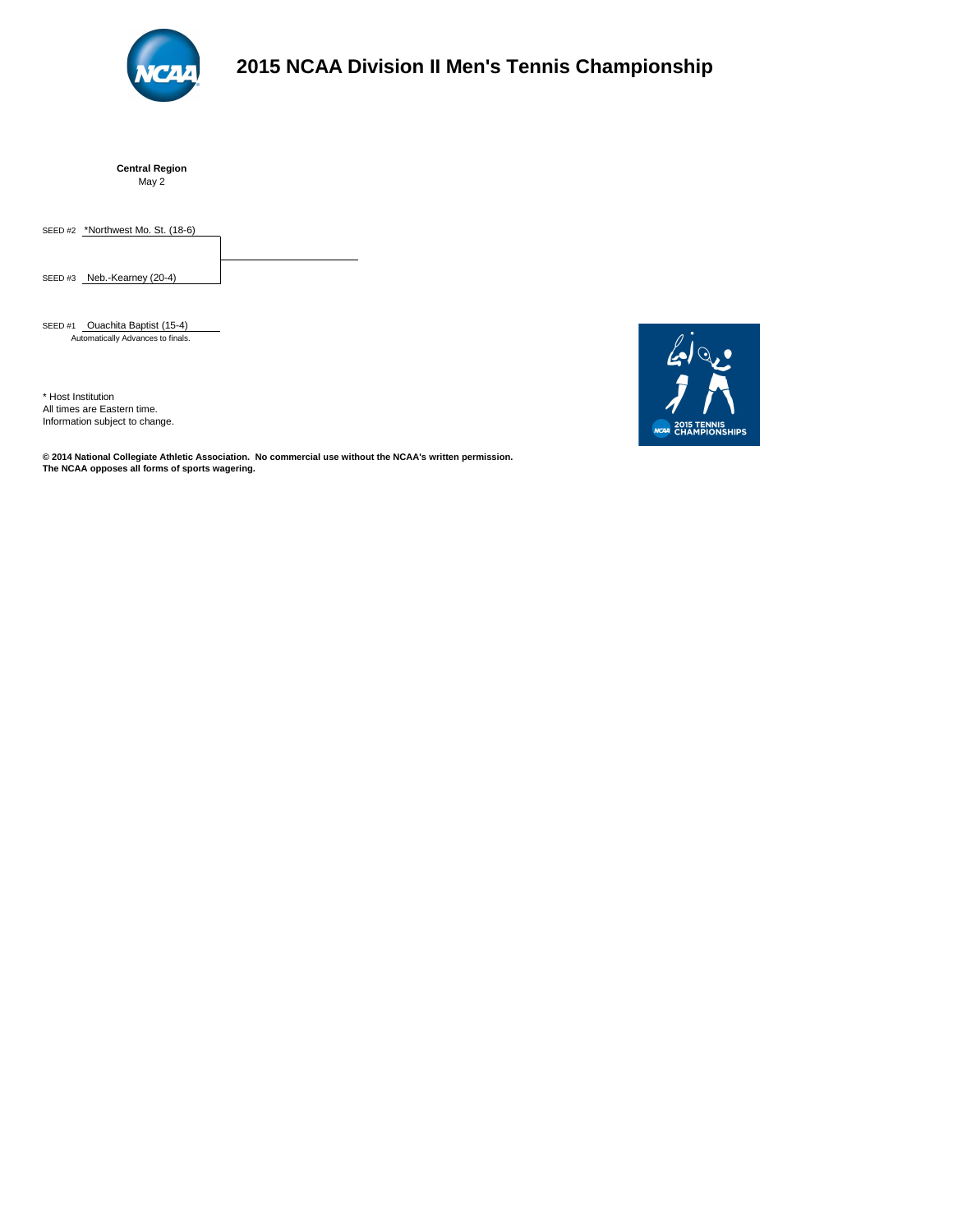| East Region #1 |  |
|----------------|--|
| Day One        |  |
| 2-May          |  |

SEED #4 **\*Queens (NY) (20-4)** Chestnut Hill 5-2 SEED #5 Chestnut Hill (15-9) Concordia 5-0 SEED #1 Concordia (NY) (18-4)

\* Host Institution All times are Eastern time. Information subject to change.



# **2015 NCAA Division II Men's Tennis Championship**

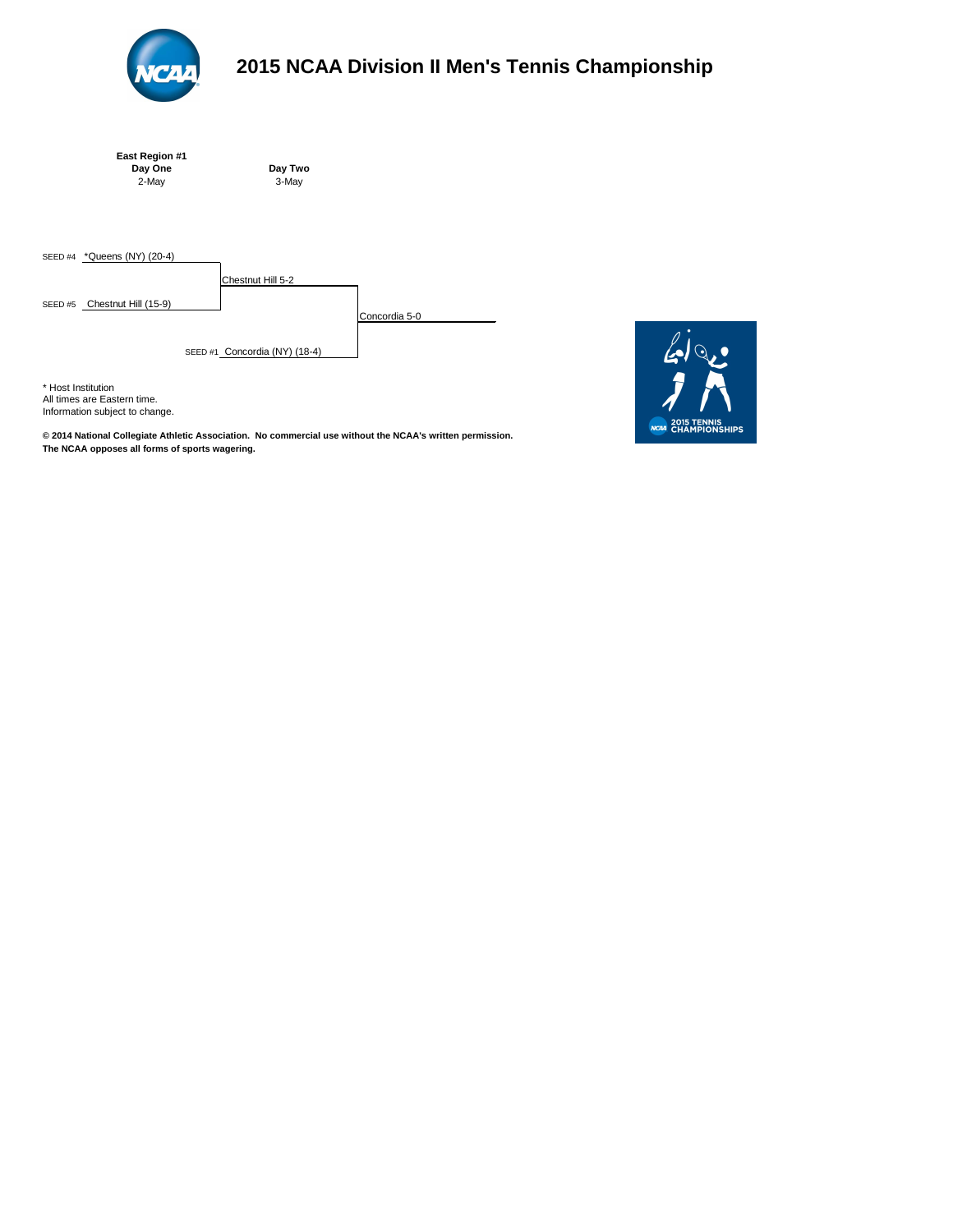| East Region #2 |  |
|----------------|--|
| Day One        |  |
| 2-May          |  |

**Day Two** 2-May 3-May



# **2015 NCAA Division II Men's Tennis Championship**



\* Host Institution All times are Eastern time. Information subject to change.

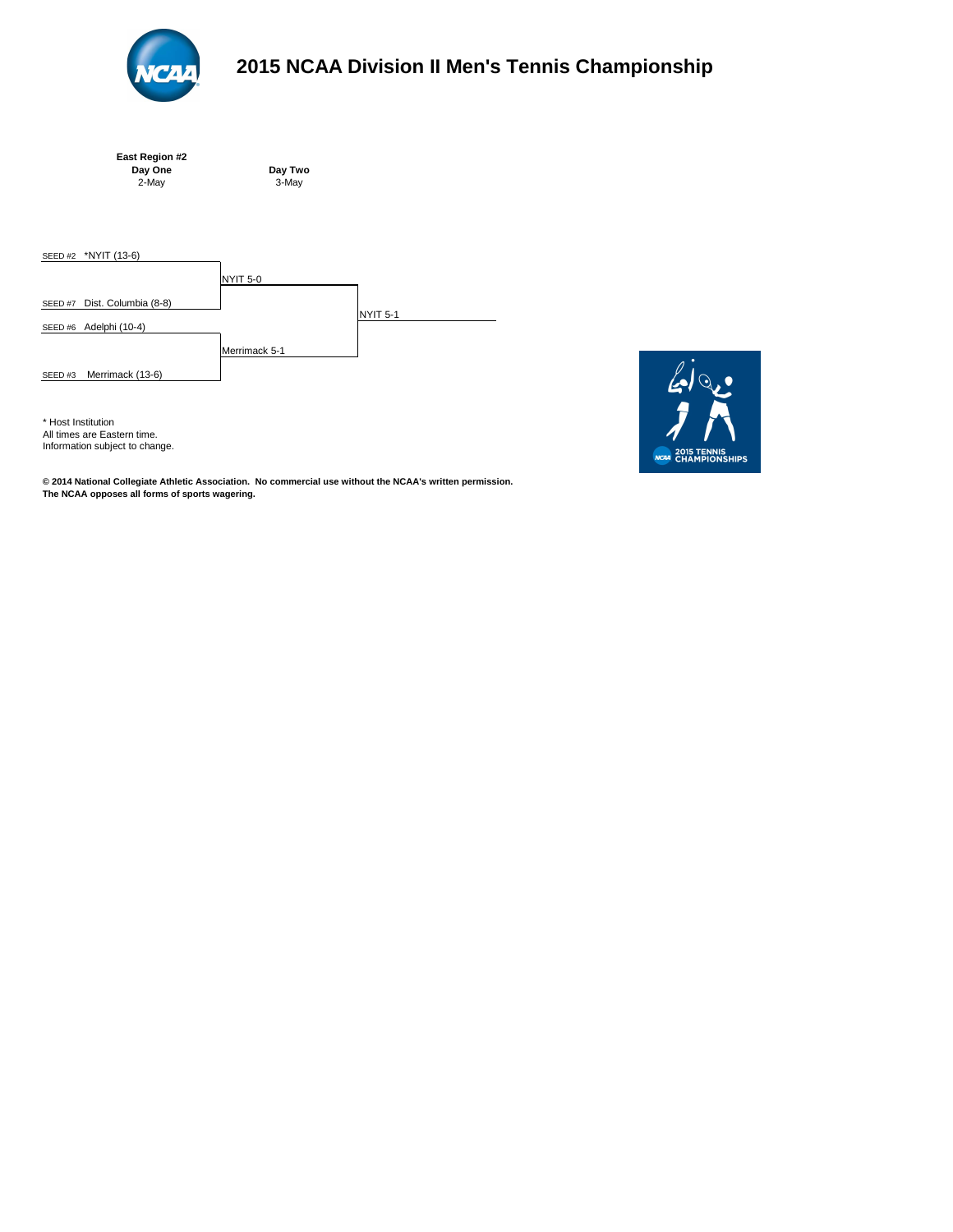| <b>Midwest Region #1</b> |  |
|--------------------------|--|
| Day One                  |  |
| May 2                    |  |

**Day 2**  $May<sub>3</sub>$ 





# **2015 NCAA Division II Men's Tennis Championship**

**© 2014 National Collegiate Athletic Association. No commercial use without the NCAA's written permission. The NCAA opposes all forms of sports wagering.** 



\* Host Institution All times are Eastern time. Information subject to change.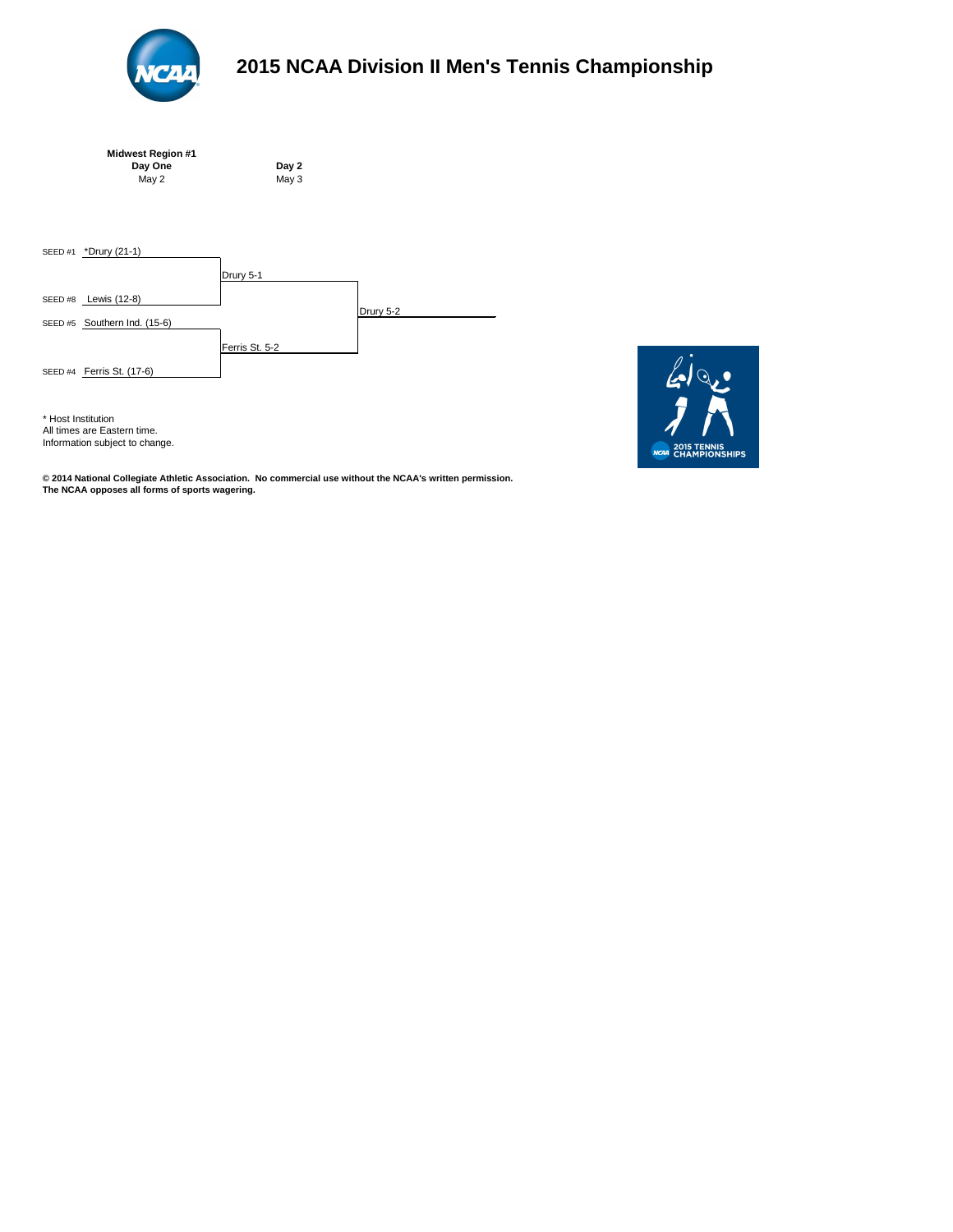| <b>Midwest Region #2</b> |  |
|--------------------------|--|
| Day One                  |  |
| May 2                    |  |

SEED #2 **\*Northwood (MI) (15-4)** Grand Valley St. 5-1 SEED #7 Grand Valley St. (16-5) Indianapolis 5-2 SEED #6 Mo.-St. Louis (11-8) Indianapolis 5-0 SEED #3 **Indianapolis (14-4)** 



# **2015 NCAA Division II Men's Tennis Championship**

\* Host Institution All times are Eastern time. Information subject to change.

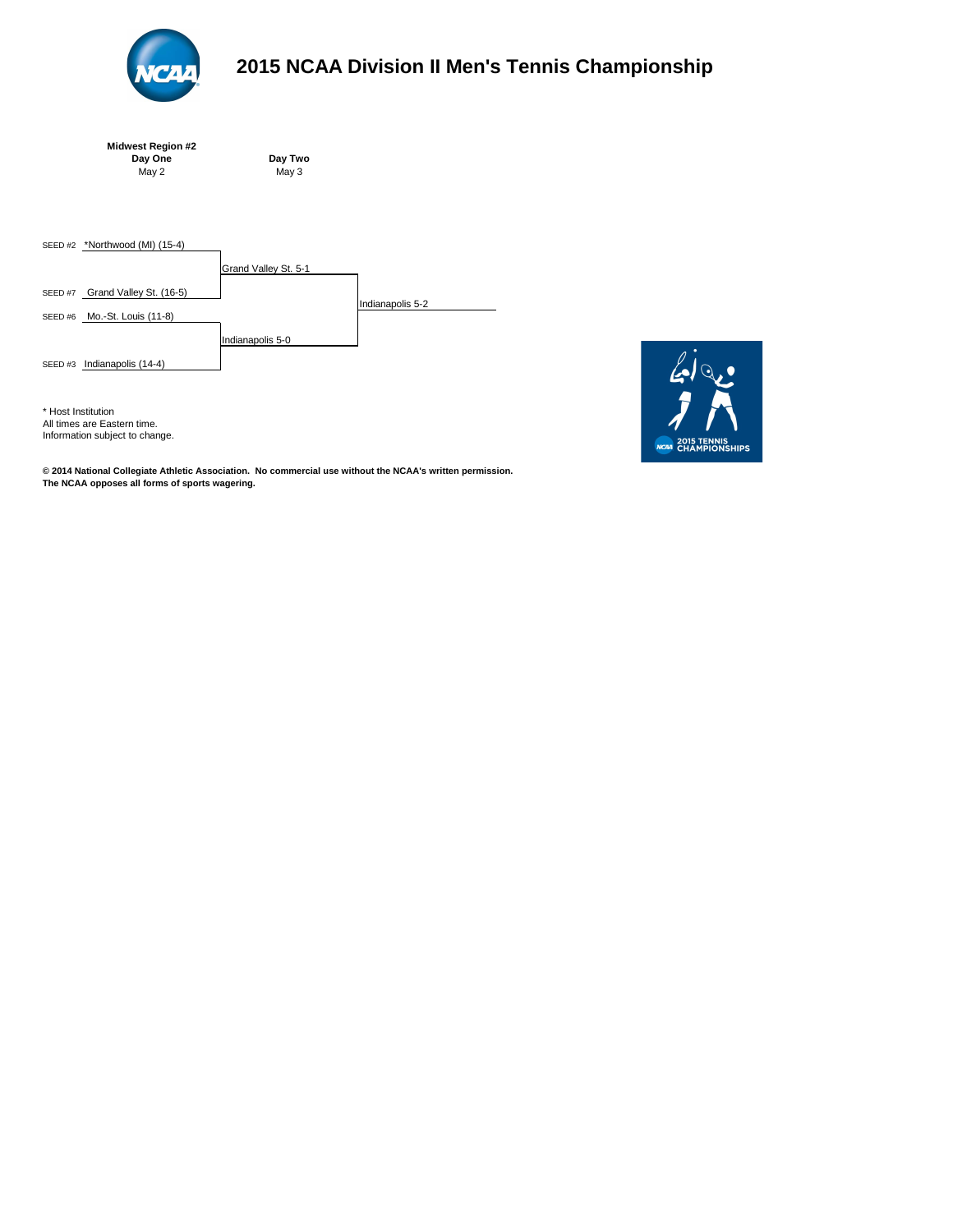| <b>South Central Region #1</b> |
|--------------------------------|
| Day One                        |
| May 2                          |

SEED #4 Cameron (12-7)

Cameron 5-2

SEED #5 Newman (15-10)

Cameron 5-3

SEED #1 \*Midwestern St. (14-4)

\* Host Institution All times are Eastern time. Information subject to change.



# **2015 NCAA Division II Men's Tennis Championship**

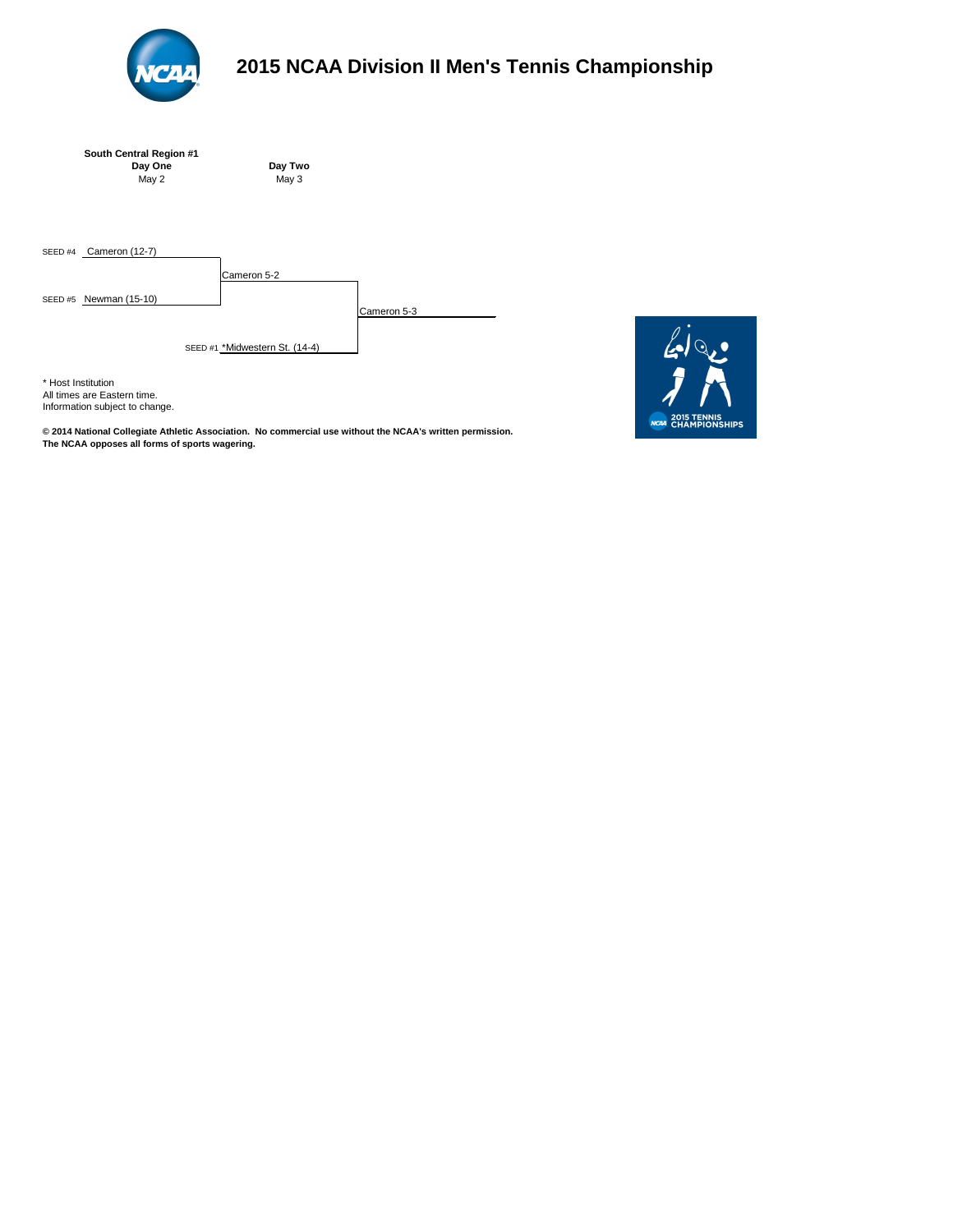

# **2015 NCAA Division II Men's Tennis Championship**

**South Central #2** May May 2, 3, 4 or 5

SEED #2 \*Western N.M. (11-9)

SEED #3 St. Edward's (10-7)

**© 2014 National Collegiate Athletic Association. No commercial use without the NCAA's written permission. The NCAA opposes all forms of sports wagering.** 



\* Host Institution All times are Eastern time. Information subject to change.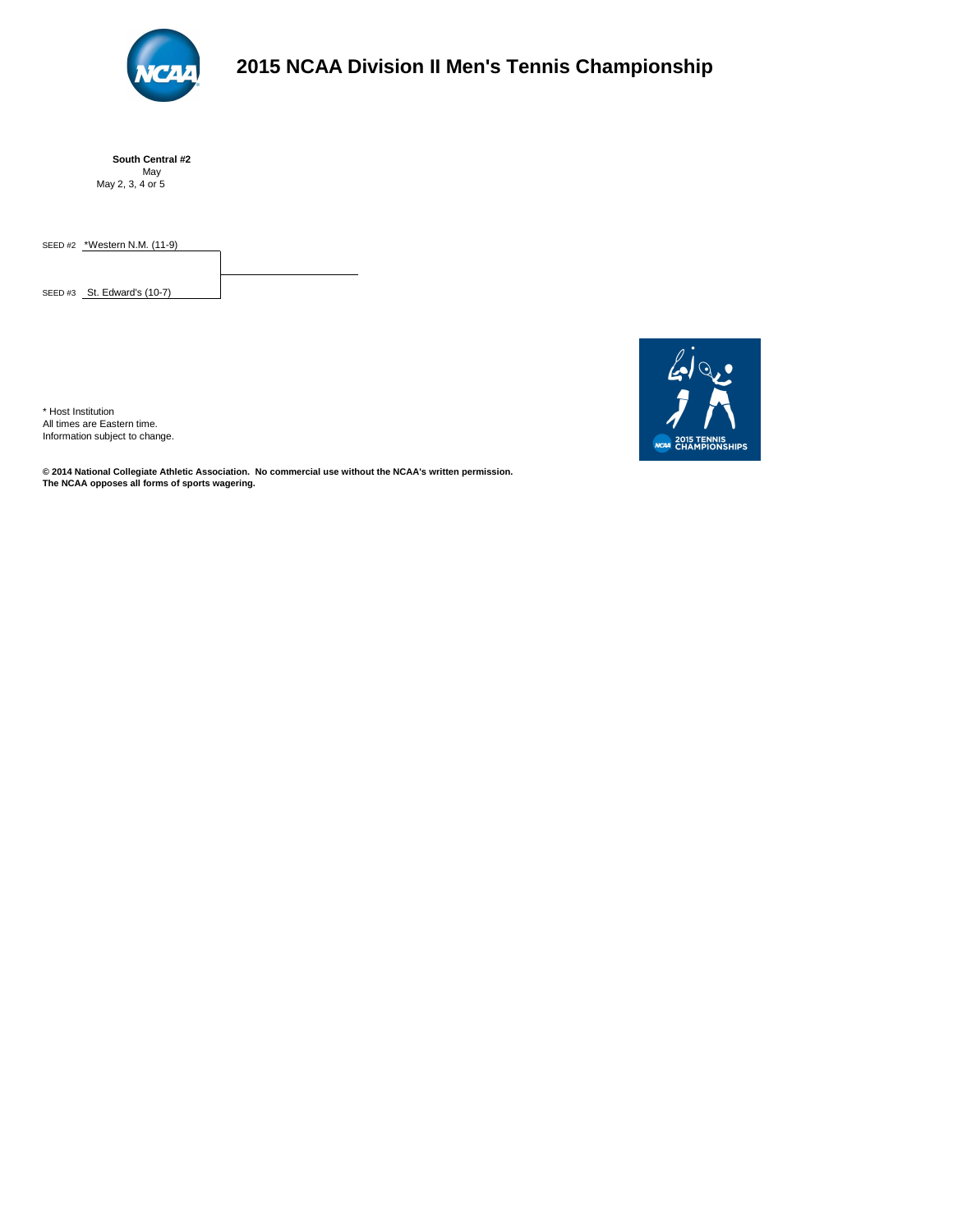| South Region #1 |  |
|-----------------|--|
| Day One         |  |
| May 3           |  |

SEED #4 **Saint Leo (13-5)** Saint Leo 5-3 SEED #5 Valdosta St. (15-7) Barry 5-1 SEED #1 \*Barry (21-0)



\* Host Institution

All times are Eastern time. Information subject to change.



# **2015 NCAA Division II Men's Tennis Championship**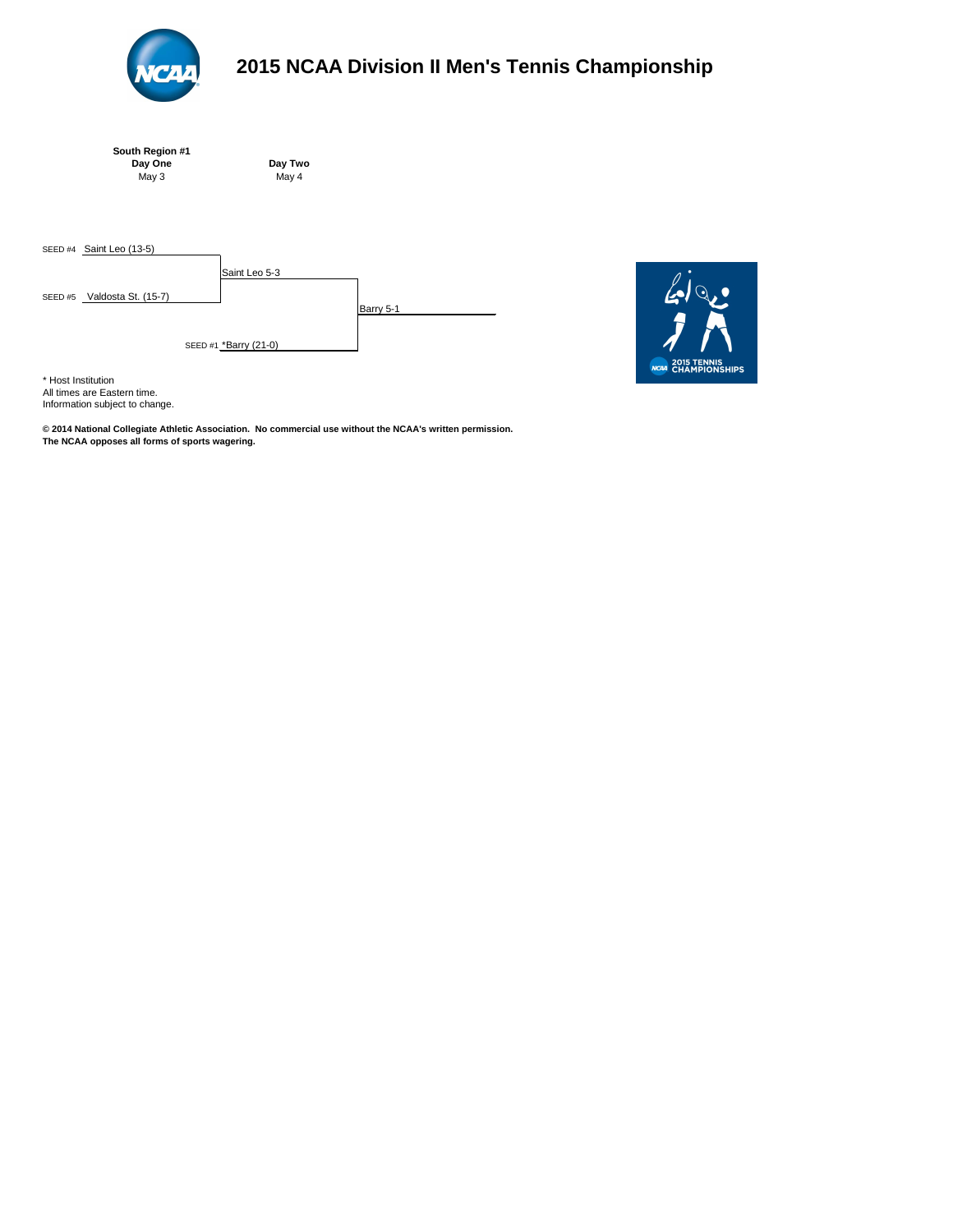| South Region #2 |         |
|-----------------|---------|
| Day One         | Day Two |
| May 2           | May $3$ |

**Day Two** 





# **2015 NCAA Division II Men's Tennis Championship**

**© 2014 National Collegiate Athletic Association. No commercial use without the NCAA's written permission. The NCAA opposes all forms of sports wagering.** 



\* Host Institution All times are Eastern time. Information subject to change.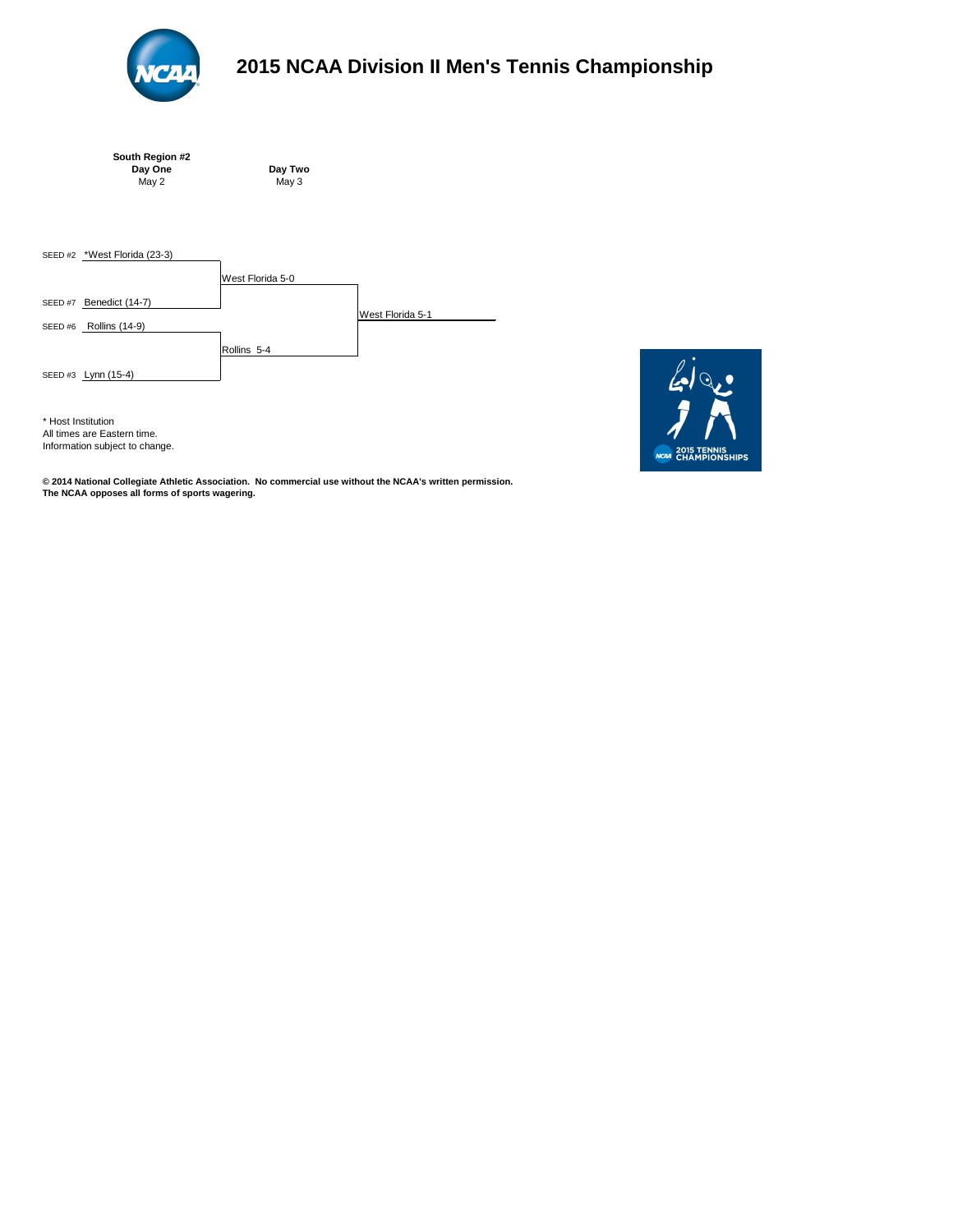



# **2015 NCAA Division II Men's Tennis Championship**

All times are Eastern time. Information subject to change.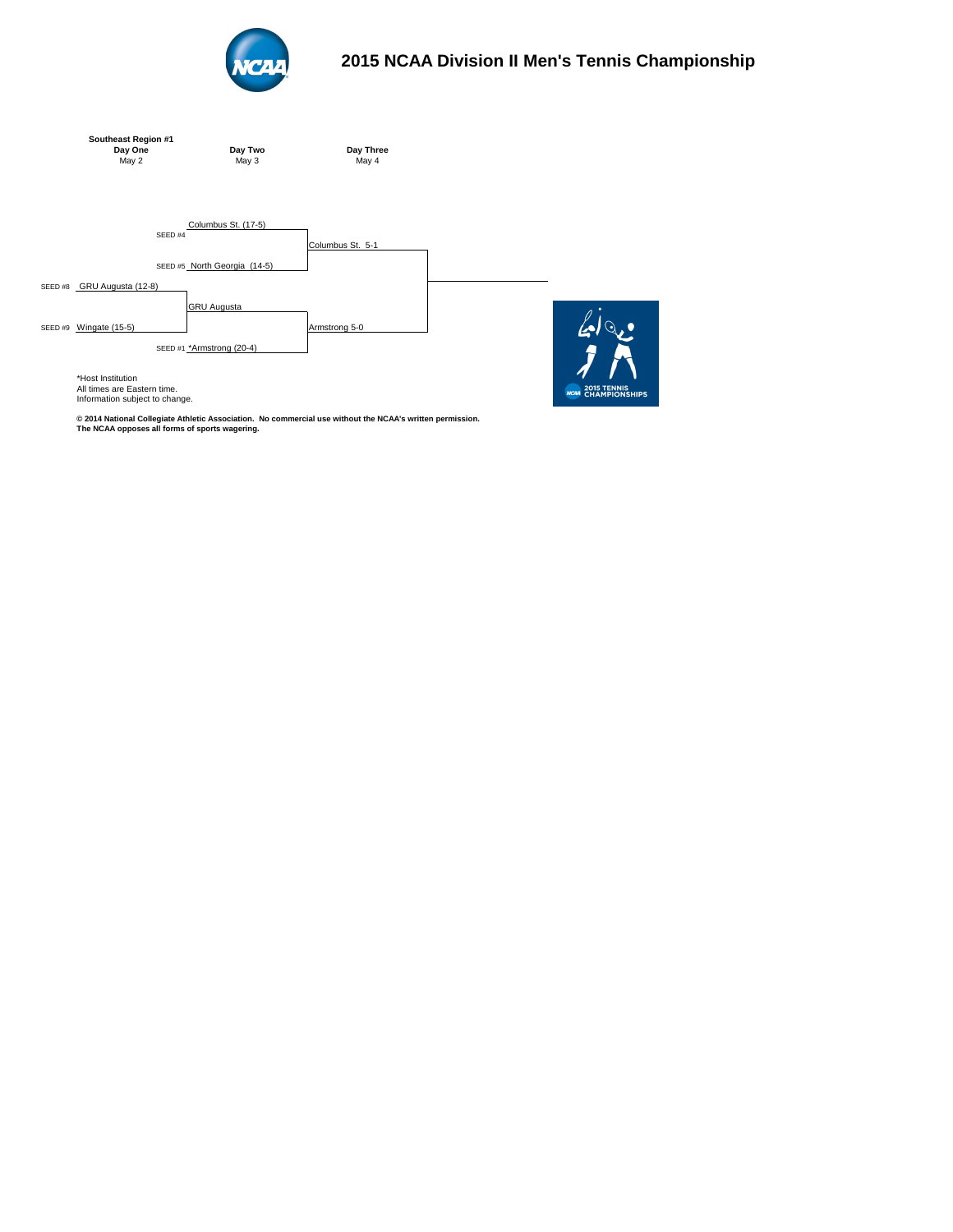| <b>Southeast Region #2</b> |  |
|----------------------------|--|
| Day One                    |  |
| May 3                      |  |



# **2015 NCAA Division II Men's Tennis Championship**



\* Host Institution All times are Eastern time. Information subject to change.